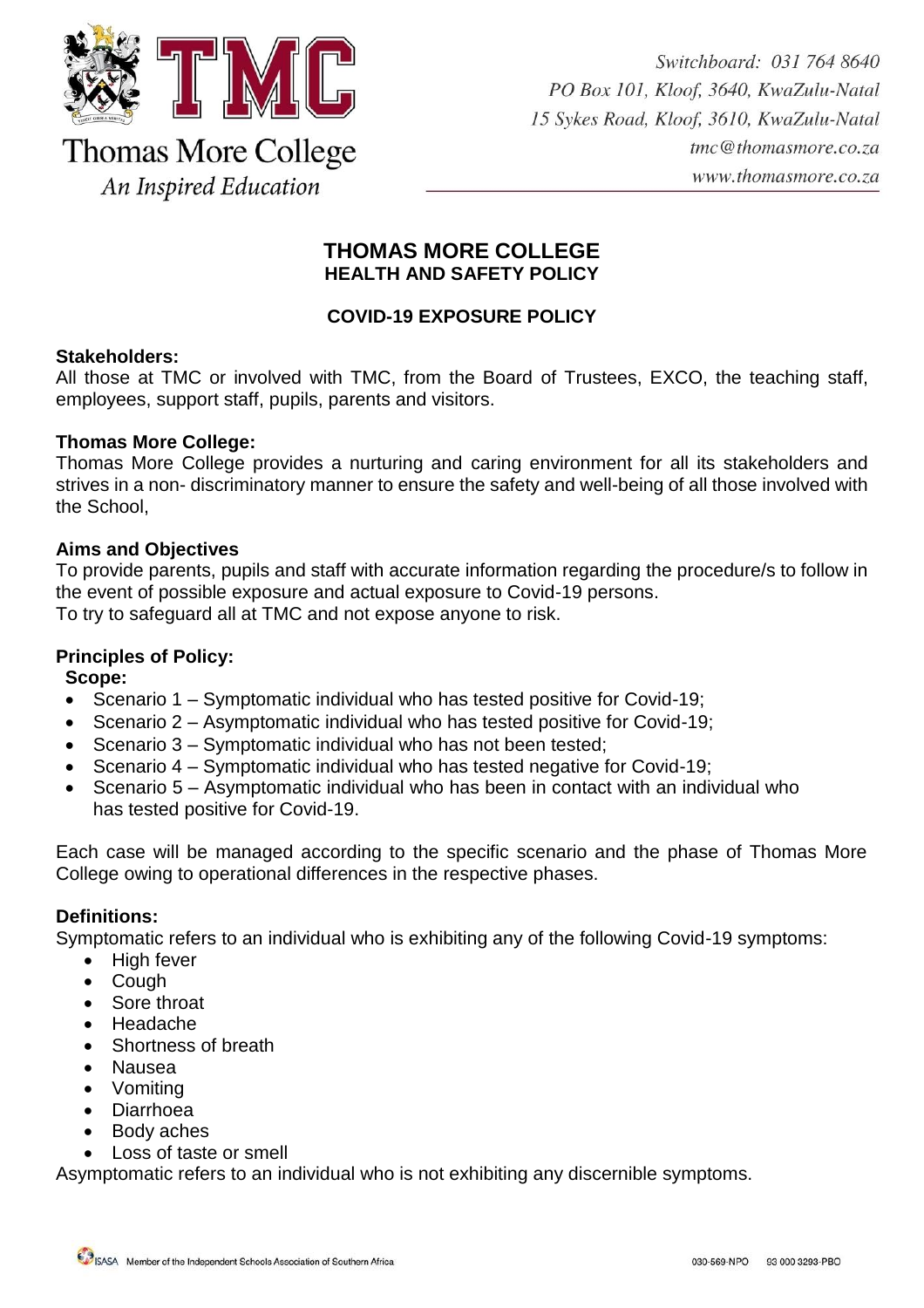Testing refers to undergoing a PCR test to determine the presence of Covid-19 in the individual – please note that the results of a Rapid antigen test will not be considered for the purposes of this protocol.

Contact refers to direct, indirect or secondary contact.

# **Procedure:**

# **SCENARIO 1:**

# **Symptomatic individual who has tested positive for Covid-19**

In this scenario a symptomatic pupil, staff member or visitor wishing to attend campus has had a Covid-19 test and has tested positive for Covid-19.

The pupil or staff member will only be allowed to return to campus after a 7-day self-isolation period since the day of the positive test result and provided that they do not have any persistent symptoms which could indicate the potential for disease transmission still exists.

In this scenario any siblings or household members must follow the guidance found in Scenario 5 below.

### *PLEASE NOTE:*

- *The 7-day isolation period must be completed even if a further negative Covid-19 test result for the individual is received or symptoms cease prior to the 7th day.*
- *You are reminded that social distancing, mask-wearing and sanitisation should be adhered to within the household during this period to prevent transmission to other household members.*
- *It is understood that certain Covid-19 related symptoms such as headaches and loss of taste or smell may continue for months after a Covid-19 infection. For the purposes of this protocol persistent symptoms should be considered as those that have the potential to transmit Covid-19 to others (ie cough, vomiting or diarrhoea).*

# **SCENARIO 2:**

### **Asymptomatic individual who has tested positive for Covid-19.**

In this instance an asymptomatic pupil, staff member or visitor has had a Covid-19 test and has tested positive for Covid-19.

As the individual is asymptomatic they may return to campus **UNLESS** the individual develops any symptoms of Covid-19.

In the event of the above they will only be allowed to return to campus after a 7-day self-isolation period since the day of the positive test result and provided that they do not have any persistent symptoms which could indicate the potential for disease transmission still exists.

In this scenario any siblings or household members must also follow the guidance found in Scenario 5 below.

# *PLEASE NOTE:*

- *In the case where the individual develops symptoms, the 7-day isolation period must be completed even if a further negative Covid-19 test result for the individual is received or symptoms cease prior to the 7th day.*
- *You are reminded that social distancing, mask-wearing and sanitisation should be adhered to within the household during this period to prevent transmission to other household members.*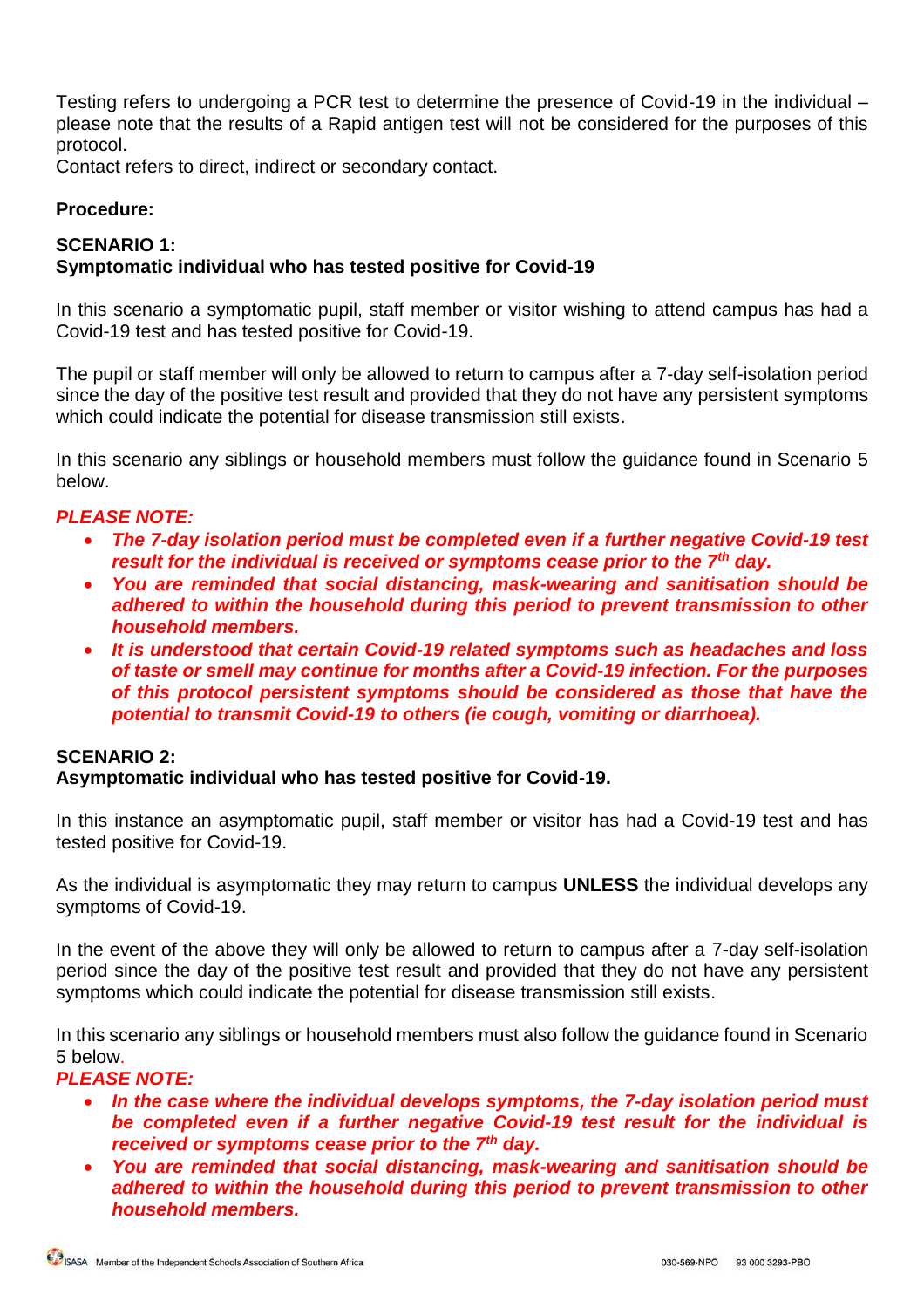*It is understood that certain Covid-19 related symptoms such as headaches and loss of taste or smell may continue for months after a Covid-19 infection. For the purposes of this protocol persistent symptoms should be considered as those that have the potential to transmit Covid-19 to others (ie cough, vomiting or diarrhoea).*

# **SCENARIO 3:**

# **Symptomatic individual who has not been tested.**

In this scenario the pupil, staff member or visitor is exhibiting symptoms of Covid-19 but has not been tested for Covid-19.

The individual or staff member will only be allowed to return to campus under the following conditions:

- Upon presentation of a negative Covid-19 test result;
- With a doctor's certificate clearing the individual for return to work or school;
- Once persistent symptoms cease.

In this scenario any siblings or household members must follow the guidance found in Scenario 5 below.

### *PLEASE NOTE:*

- *Only the results of a PCR test will be accepted in this scenario. The results of a Rapid antigen test will not be considered for the purposes of this protocol.*
- *You are reminded that social distancing, mask-wearing and sanitisation should be adhered to within the household during this period to prevent potential transmission to other household members.*
- *It is understood that certain Covid-19 related symptoms such as headaches and loss of taste or smell may continue for months after a Covid-19 infection. For the purposes of this protocol persistent symptoms should be considered as those that have the potential to transmit Covid-19 to others (ie cough, vomiting or diarrhoea).*

### **SCENARIO 4:**

### **Symptomatic individual who has tested negative for Covid-19.**

In this scenario the individual may return to campus under upon presentation of the negative Covid-19 test result.

In this scenario any siblings or household members must follow the guidance found in Scenario 5.

### *PLEASE NOTE:*

- *Only the results of a PCR test will be accepted in this scenario. The results of a Rapid antigen test will not be considered for the purposes of this protocol.*
- *You are requested to be considerate of others when making the decision to return to campus in this scenario. A symptomatic Covid negative individual may still be suffering from another contagious disease which could be transmitted to others. It is therefore requested that a medical opinion on the return to campus of the individual is sought.*

### **SCENARIO 5:**

**Asymptomatic individual who has been in contact with an individual who has tested positive for Covid-19.**

In this instance the individual may continue to be present on campus.